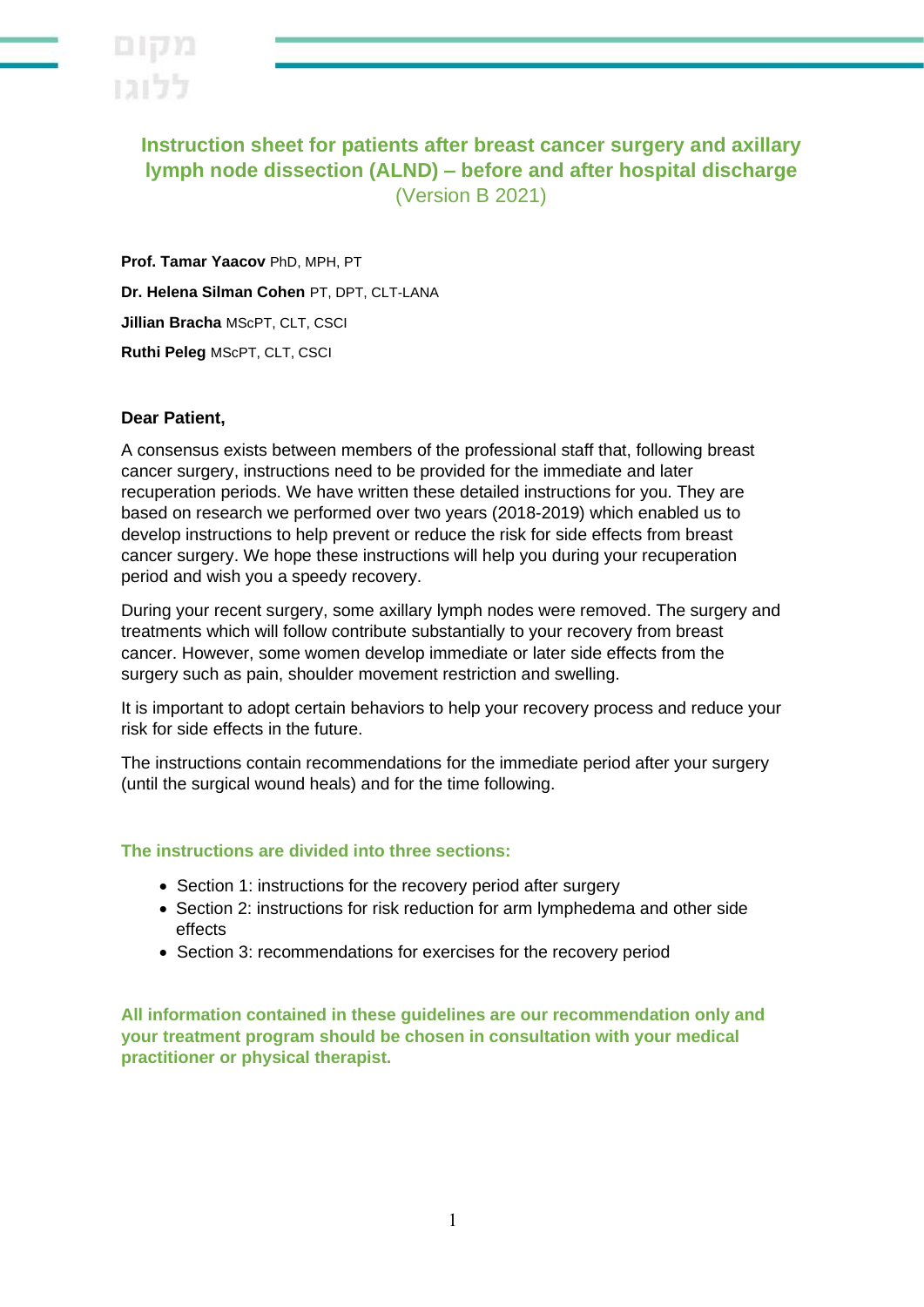

# **Section 1: Guidelines for the recovery period after surgery (up till the drain is removed and the surgical wound healed)**

## **Exercise instructions**

In most hospitals physical therapists provide post-surgical instructions as well as instructions for home exercise .

### **Breathing exercises**

Breathing exercise is important for the first few days in order to prevent complications as a result of the anesthetic.

- **Deep breathing**: every two hours take 5 10 deep breaths
- **Coughing and expectoration**: it is important to avoid excess phlegm collecting in your lungs. If necessary, the physical therapist working in the surgical department will give you instruction on how to cough more easily and with less pain.
- **Walking**: helps to ventilate your lungs and ease general mobility. Make sure to walk and sit out of bed often during the day and to avoid lying in bed for long periods. When standing and walking try to relax the arm and shoulder on the operated side and to allow them to move more freely.

### **Early mobility to improve range of movement**

- In order to return early to full mobility, it is recommended to perform the exercises that the hospital physical therapist shows you on the first day after your surgery. Different exercises are performed at different stages of recovery and it is important to remember to progress gradually from stage to stage.
- The exercises are designed to improve elasticity of the scar tissue in the axilla as well as mobility of the trunk, the chest, shoulder and arm.
- The exercises are graded according to difficulty and you can progress movement range and muscular effort gradually.
- Avoid doing strenuous exercise with the arm on the side of the surgery for three weeks after the surgery (lifting heavy weights, sudden and painful movements).
- Perform the exercises slowly **up to the point of pain only**, 5-10 repetitions for each exercise. The exercises should be performed 1-3 times each day.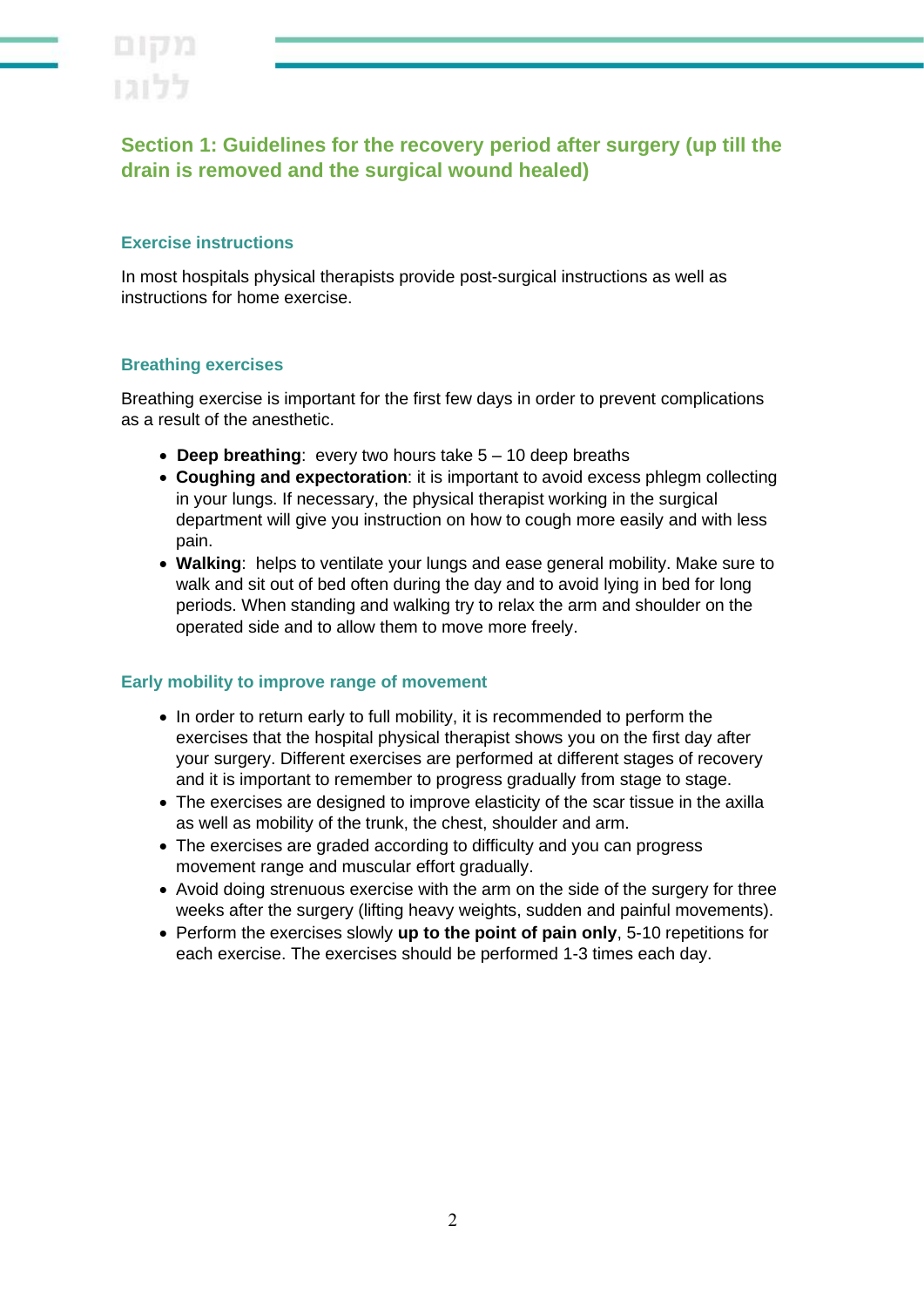# **Section 2 - Recommendations to reduce the risk of later side effects**

A small number of women may develop side effects at any time after the surgery. These side effects may be localized to the region of the surgery (trunk, shoulder, breast or arm) or they may be more generalized. Examples of local side effects are arm lymphedema (swelling), shoulder movement limitation accompanied by arm and shoulder pain. Examples of general side effects are fatigue, sleep and mood disorders. The following recommendations help to reduce the risk of developing all side effects. For example, the recommendation to exercise reduces risk for arm lymphedema as well as for fatigue, mood and sleep disorders.

## **Lymphedema**

The lymphatic system, in addition to being part of the immune system, plays and important role in transport of body fluid and proteins. After surgery with axillary lymph node removal fluid drainage may be impaired with resulting arm or breast swelling.

In most cases the drainage function of removed nodes is successfully taken over by neighboring nodes and no problems arise.

Lymphedema (swelling) occurs when fluid collects in the tissues under the upper skin layer. It may appear months or years after the surgery and becomes a chronic condition. Physical therapy helps to reduce lymphedema swelling but does not cure it. Lymphedema prevention is very important.

## **General recommendations for risk reduction for arm lymphedema and other side effects.**

- Maintain arm hygiene and prevent infections. Any small injury to the skin of your affected arm should be immediately cleaned with an antiseptic.
- Maintain full shoulder and trunk range of movement.
- Return as soon as possible to routine daily activity including using your arm.
- Take part in physical exercise aerobics arm strengthening for both arms.
- Maintain your normal BMI (correct body weight for your height).
- Request a referral for follow-up by a physical therapist certified in lymphedema treatment 2-3 weeks after surgery. Many women are not attentive to new information at the time of their surgery. At a follow-up appointment you can get detailed instructions regarding risk reduction behaviors and answers to other questions.
- Be alert to possible early symptoms such as hand or arm swelling, signs of infection (skin heat, irritation or redness, pain, a flu-like feeling, temperature or chills) or new pain and movement limitation of the shoulder. Early signs of infection need to be seen immediately by a doctor (treating doctor or emergency room). For the other signs and symptoms, you should request a referral to a physical therapist certified in lymphedema treatment.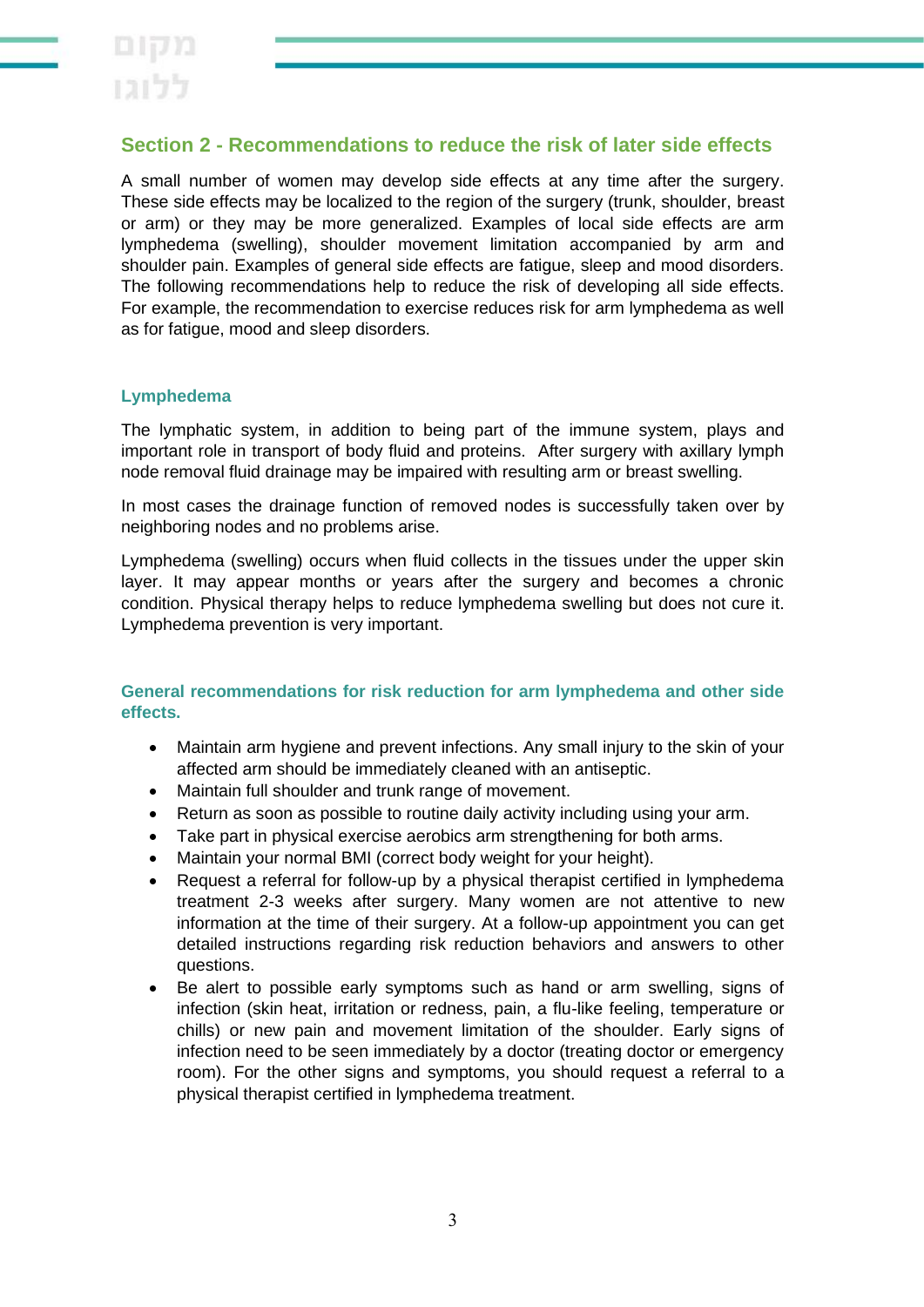

### **Recommendations to reduce risk for developing lymphedema and other side effects**

#### **Skin hygiene and infection prevention**

- Prevent direct skin injury such as burns, excess sunburn, cuts, animal scratches, insect stings etc. If a skin injury occurs it is important to wash the area with soap and water and to disinfect with anti-septic agents such as iodine or 70% alcohol.
- Opinions differ regarding blood drawing and needle pricks on the arm of the affected side. Thus, recommendations to avoid these are not justified.
- Remove skin hair with an electric razor.
- Take care to wash your hands with soap after working in the garden or doing housework. Consider using gloves particularly if there is a risk of a skin injury.
- Avoid damage to the base of the nails during manicures.
- Keep your skin moist and soft.

### **Prevent maintained circumferential pressure**

- Prevent maintained circumferential pressure on the arm of the operated side. This pressure may be caused by tight clothing and jewelry.
- Wear a bra with a supportive cup with no pressure areas on the breast, wide and padded shoulder straps and a long profile to avoid circumferential pressure around the chest.

#### **Use of compression**

Opinions vary regarding bandaging and wearing a compression sleeve or bra to prevent swelling. Wearing a compression sleeve during flights and during vigorous physical arm exercise may be recommended. In all cases the recommendation should come from a certified lymphedema therapist. The garment should be properly fitted, and instruction given regarding correct use.

#### **Early signs of lymphedema**

There are some common early signs of lymphedema:

- Sensation of fullness or heaviness in the breast, hand or arm.
- Tingling, pain or sensitivity in part of the arm.
- Swelling which may disappear.
- Signs may appear from a bra, ring, bracelet, watch, clothing which have become tight. You should check that the cause is not weight gain.
- When pressing on the arm, a dent may appear in the skin.
- The skin may be tight or hardened.
- Numbness or a sensation of pins and needles in the arm.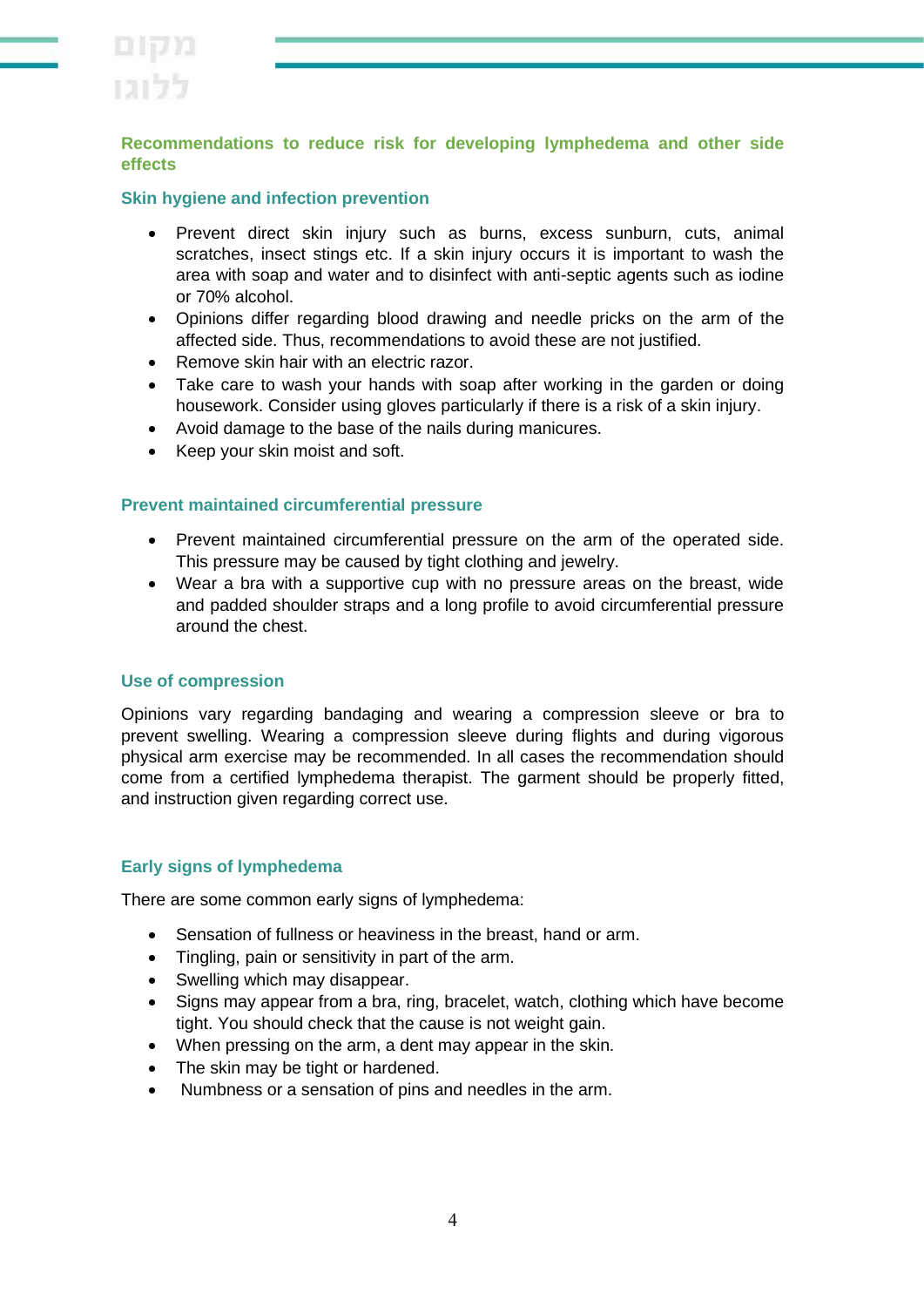## **Recommendations for physical exercise and return to normal routine**

- When the surgical wound has healed you should start an exercise routine. Start with daily activities such as hair brushing, applying make-up, cooking, washing dishes and doing laundry.
- Exercise programs should be individually suited and gradual. If you were doing exercise before the surgery, you should return gradually to the same exercise.
- We recommend including aerobic exercise and resisted arm exercise. Examples of aerobic exercise are walking for fitness, running, swimming and dancing. Choose an activity suitable for you and do it at least three times or more a week for a total of at least 150 minutes.
- Arm muscle strengthening we recommend consulting with a physical therapist certified in lymphedema treatment and the working under guidance of a certified gym coach. They will help you build a gradually increasing exercise program customized to your needs and ability.
- If hand or arm swelling appears during exercise you will need to exercise with a compression sleeve. Similarly, if breast swelling appears, you may need to exercise with a compression bra. A suitable compression garment can be ordered by a physiotherapist certified in lymphedema treatment.

## **Maintain normal body weight**

If you have difficulty maintaining your normal body weight you should consult a dietician to guide you in adopting healthy eating styles.

# **Section 3 – Recommended exercises for each stage of recovery**

### **General recommendations**

- If a feeling of fatigue or heaviness appears in the arm of the surgical side, rest it on a pillow so the arm is raised slightly above the shoulder and bend and straighten your fingers repeatedly.
- After the surgical wound is healed, pliability of the scar can be improved by gentle massage over the entire area of surgery with emphasis on the scar. During showering/bathing is a good time.
- Should any sign of inflammation appear, such as redness, swelling, discharge from the surgical wound, temperature higher than  $38<sup>0</sup>$  or pain increase which does not improve with regular treatment, you should consult with your doctor or be seen in a hospital emergency room.
- Ask the hospital surgeon to refer you to for lymphedema physical therapy two to three weeks after discharge, for a follow up evaluation even if there are no side effects.

In this section you will find examples of exercises for the different stages of recovery. You and your treating physical therapist may prefer to choose different exercises.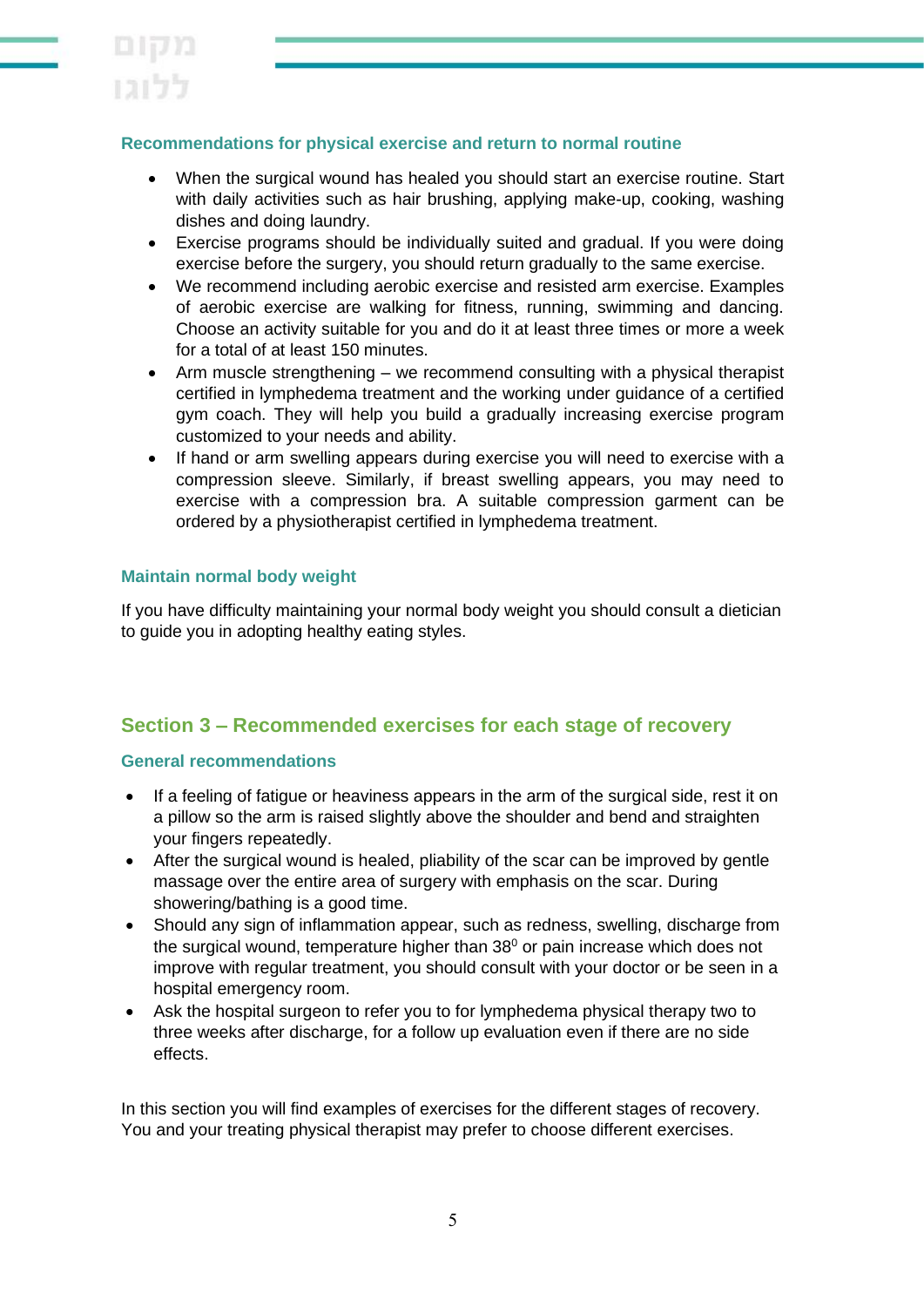|   | <b>Starting position</b>                                                                                                                                                                                    | Goal                                                         | <b>Exercise performance</b>                                                                                                                                                                                                                              | <b>Exercise illustration</b> |
|---|-------------------------------------------------------------------------------------------------------------------------------------------------------------------------------------------------------------|--------------------------------------------------------------|----------------------------------------------------------------------------------------------------------------------------------------------------------------------------------------------------------------------------------------------------------|------------------------------|
| 1 |                                                                                                                                                                                                             | Improved<br>lung<br>ventilation<br>through deep<br>breathing | Take a deep breath in<br>(through your nose),<br>expand the base of<br>your chest, breath out<br>through your mouth.                                                                                                                                     |                              |
| 2 | Lie on your back with<br>your knees bent and<br>feet slightly apart on the<br>mat. Rest your head on<br>a small pillow. Your<br>hands will be on the<br>lower part of your chest<br>or on the mat as in the | Trunk<br>mobilization                                        | Roll one knee to the<br>side then slightly lift the<br>opposite hip. This helps<br>lower the other knee<br>closer to the mat.<br>Lower your hip and<br>bring your knee back to<br>the starting position.<br>Repeat the exercise to<br>the opposite side. |                              |
| 3 | picture.<br>Some of the exercises<br>may be done while<br>sitting on a chair with a<br>back support, feet on                                                                                                | <b>Neck</b><br>mobilization.                                 | Slowly turn your head<br>from side to side<br>(perform the exercise<br>with your eyes open<br>then closed).                                                                                                                                              |                              |
| 4 | the floor. And hands<br>resting on your knees.                                                                                                                                                              | Scapular<br>(shoulder<br>blade)<br>mobilization              | Lift your shoulders<br>towards your head and<br>return to starting<br>position. Bring both<br>shoulders forward and<br>return them to the<br>starting position.                                                                                          |                              |
| 5 |                                                                                                                                                                                                             | Elbow and<br>finger<br>mobilization                          | Alternately bend and<br>straighten your elbows.<br>Make a fist when you<br>bend your elbows and<br>straighten your finger<br>when straightening<br>your elbows.                                                                                          |                              |
| 6 |                                                                                                                                                                                                             | Early<br>shoulder<br>mobilization                            | Clasp your fingers<br>together above your<br>abdomen. Straighten<br>your elbows towards<br>your knees and then lift<br>them towards to ceiling<br>no further than<br>shoulder level. Only<br>work in a pain free<br>range.                               |                              |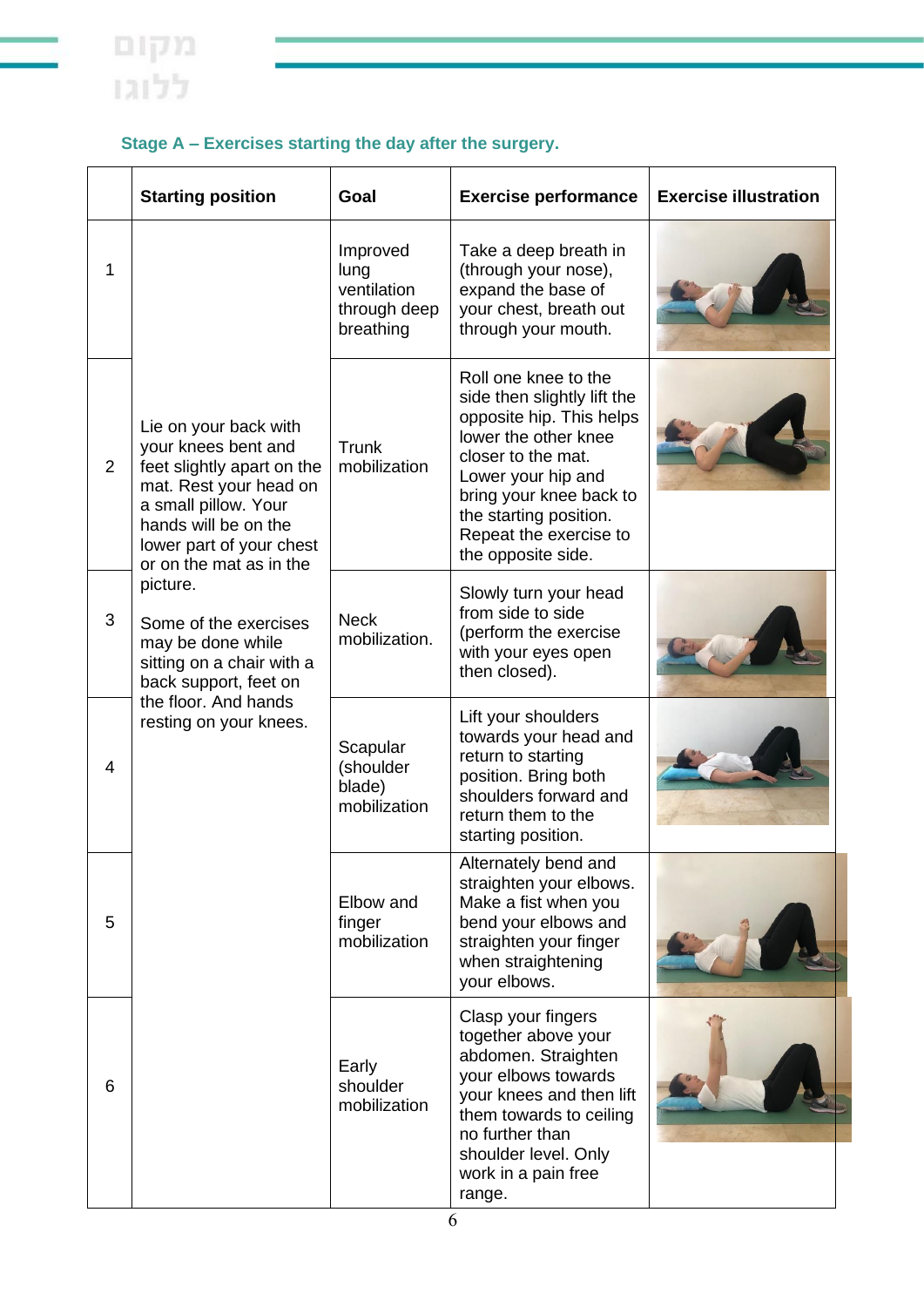If you have had breast reconstruction surgery, you should consult with your surgeon before performing trunk movements.

# **Stage B – Exercises for the second to the sixth day after surgery**

|                | <b>Starting position</b>                                                                                                                                                                                       | Goal                                                                           | <b>Exercise performance</b>                                                                                                                                                                                                                                                   | <b>Exercise illustration</b> |  |  |
|----------------|----------------------------------------------------------------------------------------------------------------------------------------------------------------------------------------------------------------|--------------------------------------------------------------------------------|-------------------------------------------------------------------------------------------------------------------------------------------------------------------------------------------------------------------------------------------------------------------------------|------------------------------|--|--|
|                | Continue doing all the exercises for stage A                                                                                                                                                                   |                                                                                |                                                                                                                                                                                                                                                                               |                              |  |  |
| $\overline{7}$ |                                                                                                                                                                                                                | Shoulder<br>relaxation<br>and neck and<br>shoulder<br>blade tension<br>release | Lift your shoulders<br>towards your ears, hold<br>for a few seconds and<br>release. You can add<br>breathing in while lifting<br>your shoulders and<br>breathing out when you<br>release your shoulders.                                                                      |                              |  |  |
| 8              | Sit on a chair with a<br>back support, feet on<br>the floor. And arms<br>relaxed next to your<br>body.                                                                                                         |                                                                                | Pull your shoulders<br>backwards without<br>lifting them, keep your<br>elbows straight (or<br>slightly bent) and your<br>back upright.<br>Hold for a few seconds<br>and release. Move your<br>shoulders in circles -<br>up, back, down and<br>return to original<br>position. |                              |  |  |
| 9              |                                                                                                                                                                                                                | Elbow<br>straightening<br>and self-<br>assisted<br>shoulder<br>movement        | Join your fingers<br>together, elbows<br>straight and lift your<br>arms to the level of<br>your shoulders - do not<br>lift further to avoid<br>interrupting the surgical<br>scar healing.                                                                                     |                              |  |  |
| 10             | Shoulder<br>Sit on a chair with a<br>mobilization<br>back support, feet on<br>the floor. Rest your<br>with neck<br>hand on the opposite<br>and trunk<br>shoulder, elbows<br>movement.<br>resting on your body. |                                                                                | Lift your elbows a little<br>and turn your head and<br>trunk to one side and<br>then to the other side.<br>Do the movement in<br>the pain free range<br>only.                                                                                                                 |                              |  |  |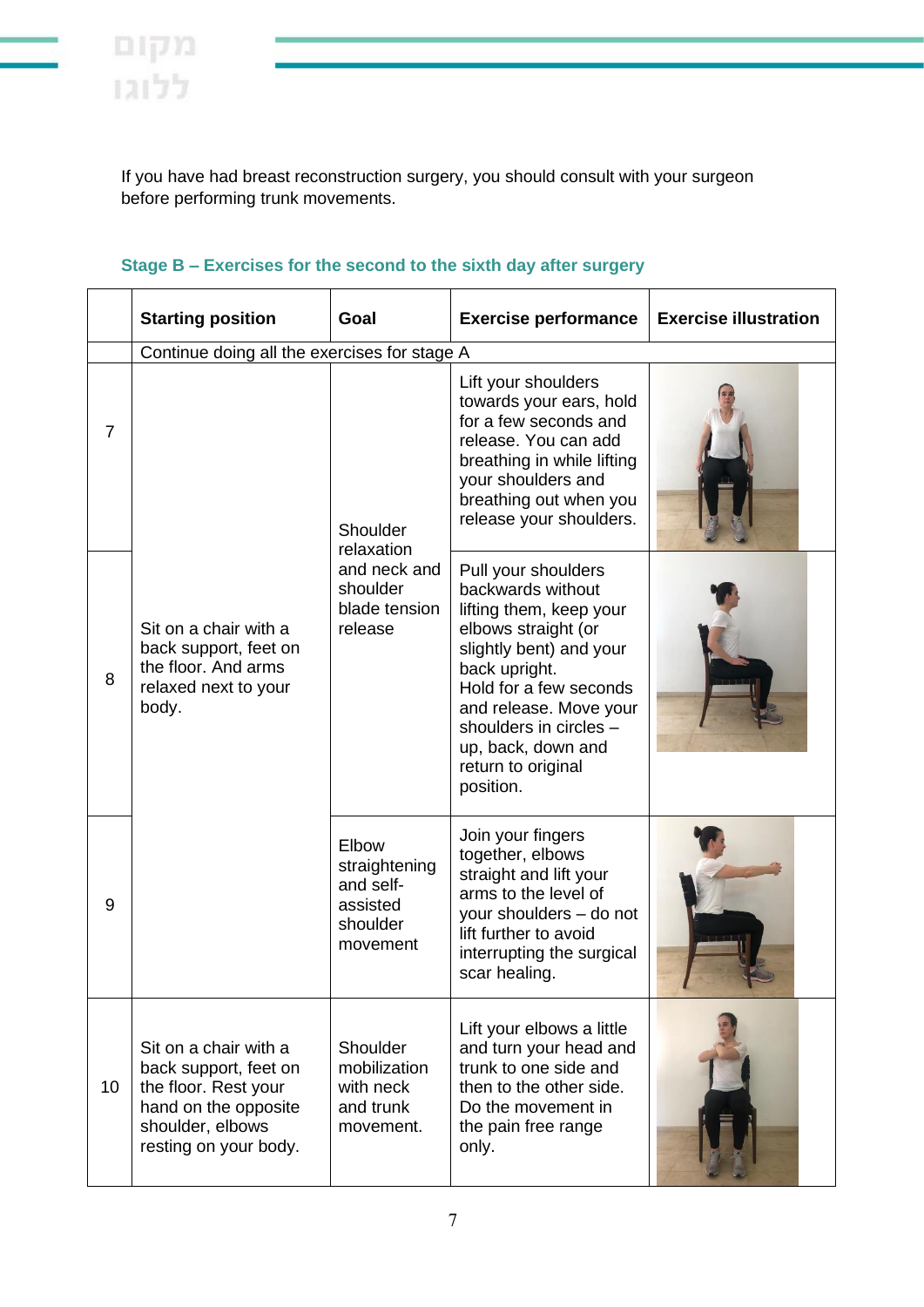

| 11 | Sit on a chair with a<br>back support, feet on<br>the floor. Rest your<br>hand on the opposite<br>shoulder, elbows<br>resting on your body. | Neck and<br>trunk<br>movement. | Bend your neck and<br>trunk to the side, hold<br>for a few seconds and<br>repeat to the other side. |  |
|----|---------------------------------------------------------------------------------------------------------------------------------------------|--------------------------------|-----------------------------------------------------------------------------------------------------|--|
|----|---------------------------------------------------------------------------------------------------------------------------------------------|--------------------------------|-----------------------------------------------------------------------------------------------------|--|

## **Stage C – Exercises for the seventh day after surgery and after (when the surgical wound has healed)**

|    | <b>Starting position</b>                                                                                                      | Goal                                         | <b>Exercise performance</b>                                                                                                                                                                                                                                                                                                                                                                                                                                              | <b>Exercise illustration</b> |
|----|-------------------------------------------------------------------------------------------------------------------------------|----------------------------------------------|--------------------------------------------------------------------------------------------------------------------------------------------------------------------------------------------------------------------------------------------------------------------------------------------------------------------------------------------------------------------------------------------------------------------------------------------------------------------------|------------------------------|
|    | Continue doing all the exercises from Stages A and B                                                                          |                                              |                                                                                                                                                                                                                                                                                                                                                                                                                                                                          |                              |
| 12 |                                                                                                                               |                                              | Clasp your hands together<br>above your abdomen and lift<br>them above your head.<br>Check the distance between<br>them and the mat. You may<br>rest your hands on a pillow<br>behind your head at the end<br>of the movement range.                                                                                                                                                                                                                                     |                              |
| 13 | Lie on your back<br>with your knees<br>bent and feet<br>slightly apart on<br>the mat. Rest<br>your head on a<br>small pillow. | Improve<br>shoulder<br>mobility              | Join your hands. Lift your<br>arms up and place your<br>hands behind your head.<br>Open your elbows out to the<br>sides. Note the distance of<br>your elbows to the mat.<br>Bring your elbows forward to<br>meet in front of your face and<br>then open them out to the<br>sides. Repeat this movement<br>a few times.<br>Bring your arms up so the<br>elbows point to the ceiling<br>and then bring them to your<br>abdomen. Release them to<br>the sides of your body. |                              |
| 14 |                                                                                                                               | Improve<br>shoulder<br>and trunk<br>mobility | Roll one knee to the side<br>then slightly lift the opposite<br>hip. This helps lower the<br>other knee closer to the mat.<br>Lower your hip and bring<br>your knee back to the starting<br>position. Repeat the exercise<br>to the opposite side.                                                                                                                                                                                                                       |                              |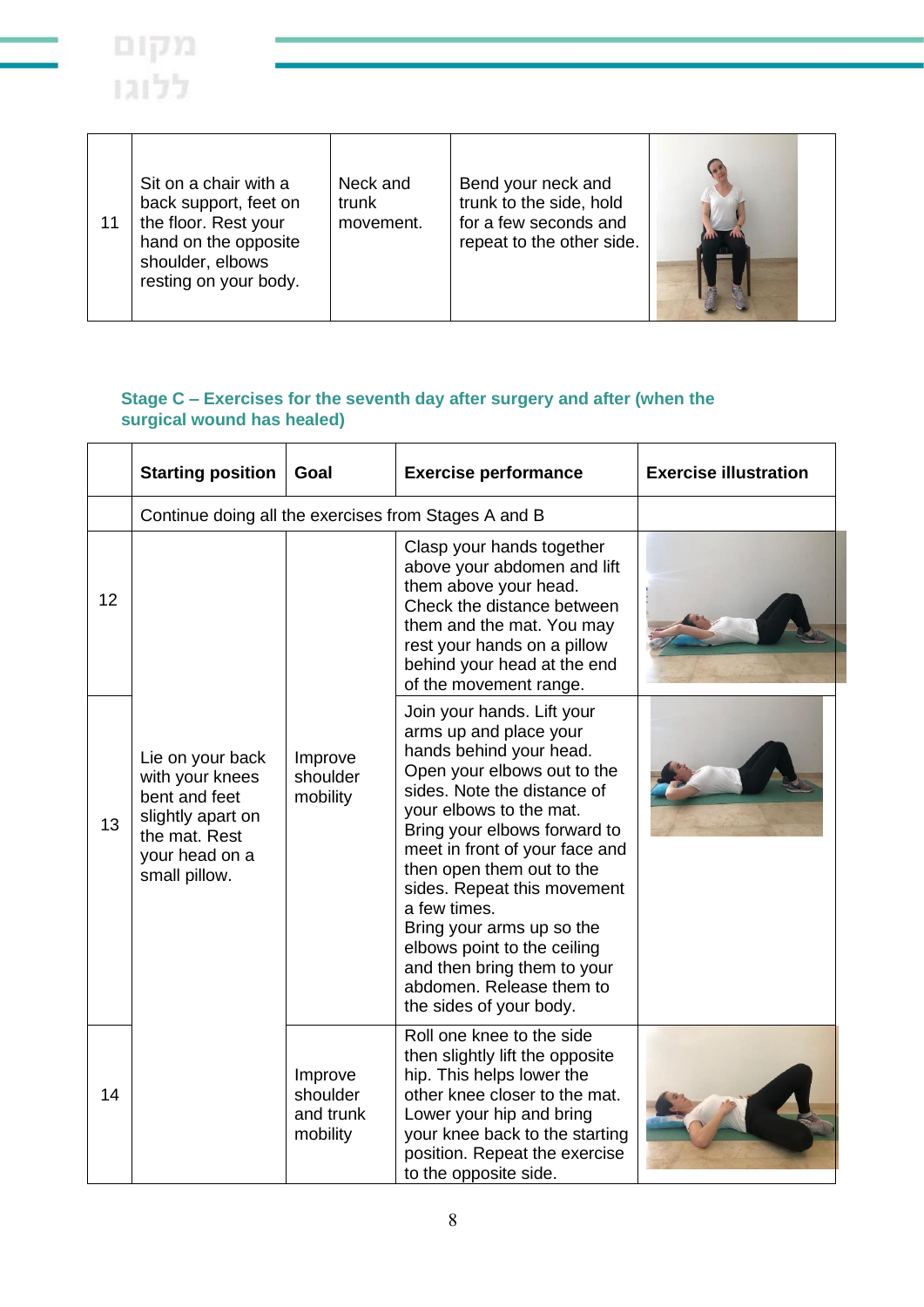|    | <b>Starting position</b>                                                                                                            | Goal                                                                                     | <b>Exercise performance</b>                                                                                                                                                                                                                                                                                                                                                                                                                            | <b>Exercise illustration</b> |
|----|-------------------------------------------------------------------------------------------------------------------------------------|------------------------------------------------------------------------------------------|--------------------------------------------------------------------------------------------------------------------------------------------------------------------------------------------------------------------------------------------------------------------------------------------------------------------------------------------------------------------------------------------------------------------------------------------------------|------------------------------|
| 15 | Stand with your<br>feet slightly apart,<br>facing the wall.                                                                         | Improve<br>shoulder<br>mobility                                                          | Using your fingers "climb" up<br>the wall until your elbows are<br>straight. Keep looking at your<br>hands.<br>Bring your feet closer to the<br>wall and try to lift your hands<br>higher on the wall.<br>Remain at the point where<br>you feel the stretch for a few<br>seconds.<br>Then move your feet slowly<br>backwards and let your arm<br>slide slowly down the wall.<br>Repeat this movement but<br>make sure to work in a pain<br>free range. |                              |
| 16 | Stand with a<br>slight space<br>between your<br>feet.                                                                               | Improve<br>shoulder<br>mobility                                                          | Holding a small rolled up<br>towel. Lift your affected arm<br>above your head. The other<br>arm behind your back grasps<br>the lower end of the towel.<br>Pull the towel down and up.<br>Change hands after a few<br>repetitions.                                                                                                                                                                                                                      |                              |
| 17 | Stand facing the<br>kitchen counter.<br>Rest your<br>forearms on the<br>countertop, with<br>your head<br>between your<br>upper arms | Improve<br>shoulder,<br>trunk and<br>leg range<br>of<br>movement<br>range of<br>movement | Take small steps away from<br>the countertop until you reach<br>a comfortable stretch of the<br>shoulders, back and legs.<br>Hold the position for a few<br>seconds and walk forward to<br>the starting position.                                                                                                                                                                                                                                      |                              |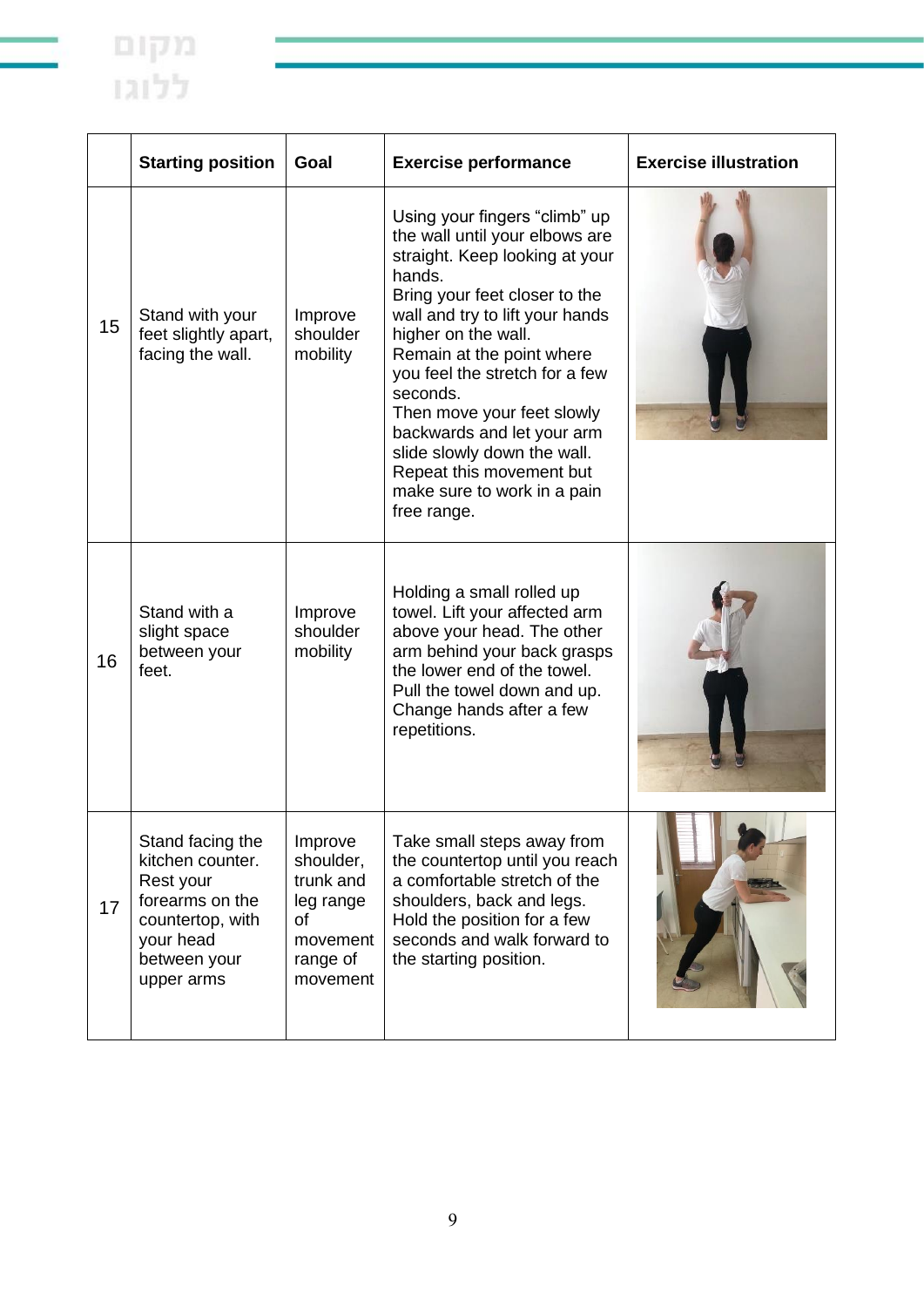

|    | <b>Starting position</b>                                                                                                           | Goal                                                       | <b>Exercise performance</b>                                                                                                                                                                                                                                                     | <b>Exercise illustration</b> |
|----|------------------------------------------------------------------------------------------------------------------------------------|------------------------------------------------------------|---------------------------------------------------------------------------------------------------------------------------------------------------------------------------------------------------------------------------------------------------------------------------------|------------------------------|
| 18 | Stand facing the<br>kitchen counter.<br>Rest your forearms<br>on the countertop,<br>with your head<br>between your<br>upper arms   | Improve<br>shoulder,<br>trunk and                          | Place your palms flat on the<br>countertop, walk backwards<br>with small steps until you<br>feel your chest opening and<br>widening and your arms<br>lengthening. Feel how your<br>chest opens when you<br>breath. Walk back to the<br>countertop.                              |                              |
| 19 | Stand with your<br>back to the<br>countertop, your<br>pelvis touching,<br>each hand holding<br>the countertop on<br>the same side. | leg range<br><b>of</b><br>movement<br>range of<br>movement | Without moving your feet,<br>place one hand over the<br>wrist of the other hand<br>following the movement<br>with your eyes. Stay there<br>for a few seconds. Repeat<br>on the other side. You<br>should feel a pleasant twist<br>in your shoulder girdle and<br>in your trunk. |                              |

When you have regained full and pain free movement, you can gradually reduce the exercise to twice a day, then once a day, then to twice a week. At this stage we recommend joining a beginner's exercise class such as Feldenkrais, Vini yoga, Pilates or Body Mindfulness exercises. In addition, we recommend doing gentle aerobic exercise such as walking outdoors. or on a treadmill. At a later stage, after consulting a physical therapist certified in lymphedema treatment, you should return to your regular fitness activities.

#### **Section three – recommendations to reduce the risk of later side effects**

At small number of women may develop side effects at any time after the surgery and treatments. These side effects may be localized to the region of the surgery (trunk, shoulder, breast or arm) or they may be more generalized. Examples of local side effects are arm lymphedema (swelling), shoulder movement limitation accompanied by arm and shoulder pain. Examples of general side effects are fatigue, sleep and mood disorders. The following recommendations help to reduce the risk of developing all side effects. For example, the recommendation to exercise reduces risk for arm lymphedema as well as for fatigue, mood and sleep disorders.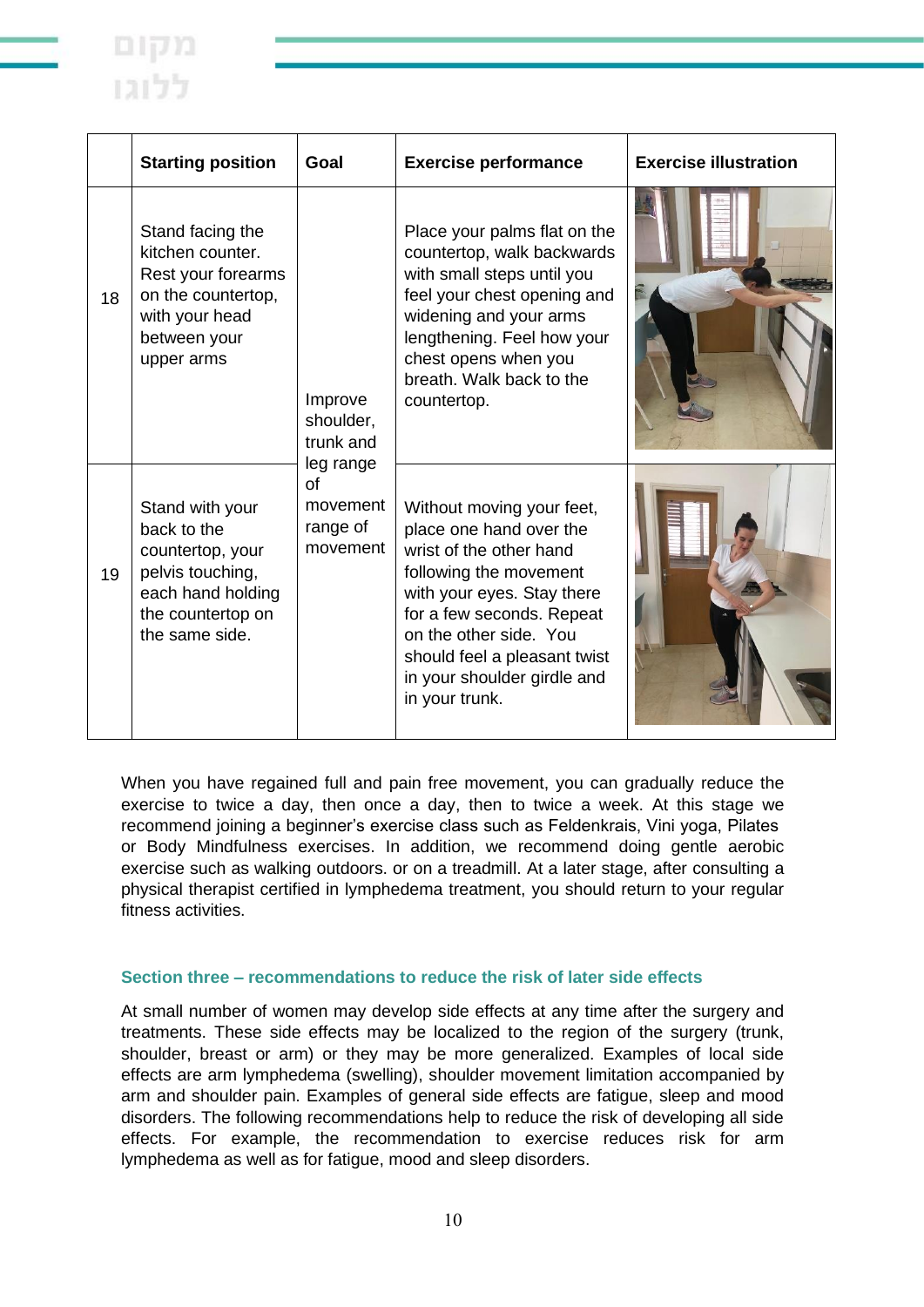# **Lymphedema**

The lymphatic system, in addition to being part of the immune system, plays and important role in transport of body fluid and proteins. After surgery with axillary lymph node removal fluid drainage may be impaired with resulting arm or breast swelling.

In most cases the drainage function of removed nodes is successfully taken over by neighboring nodes and no problems arise.

Lymphedema (swelling) occurs when fluid collects in the tissues under the upper skin layer. It may appear months or years after the surgery and becomes a chronic condition. Physical therapy helps to reduce lymphedema swelling but does not cure it. Lymphedema prevention is very important.

## **General recommendations for risk reduction for arm lymphedema and other side effects.**

- Maintain arm hygiene and prevent infections. Any small injury to the skin of your affected arm should be immediately cleaned with an antiseptic.
- Maintain full shoulder and trunk range of movement.
- Return as soon as possible to routine daily activity including using your arm.
- Take part in physical exercise aerobics arm strengthening for both arms.
- Maintain your normal BMI (correct body weight for your height).
- Request a referral for follow-up by a physical therapist certified in lymphedema treatment 2-3 weeks after surgery. Many women are not attentive to new information at the time of their surgery. At a follow-up appointment you can get detailed instructions regarding risk reduction behaviors and answers to other questions.
- Be alert to possible early symptoms such as hand or arm swelling, signs of infection (skin heat, irritation or redness, pain, a flu-like feeling, temperature or chills) or new pain and movement limitation of the shoulder. Early signs of infection need to be seen immediately by a doctor (treating doctor or emergency room). For the other signs and symptoms, you should request a referral to a physical therapist certified in lymphedema treatment.

## **Recommendations to reduce risk for developing lymphedema and other side effects**

### **Skin hygiene and infection prevention**

- Prevent direct skin injury such as burns, excess sunburn, cuts, animal scratches, insect stings etc. If a skin injury occurs it is important to wash the area with soap and water and to disinfect with anti-septic agents such as iodine or 70% alcohol.
- Opinions differ regarding blood drawing and needle pricks on the arm of the affected side. Thus, recommendations to avoid these are not justified.
- Remove skin hair with an electric razor.
- Take care to wash your hands with soap after working in the garden or doing housework. Consider using gloves particularly if there is a risk of a skin injury.
- Avoid damage to the base of the nails during manicures.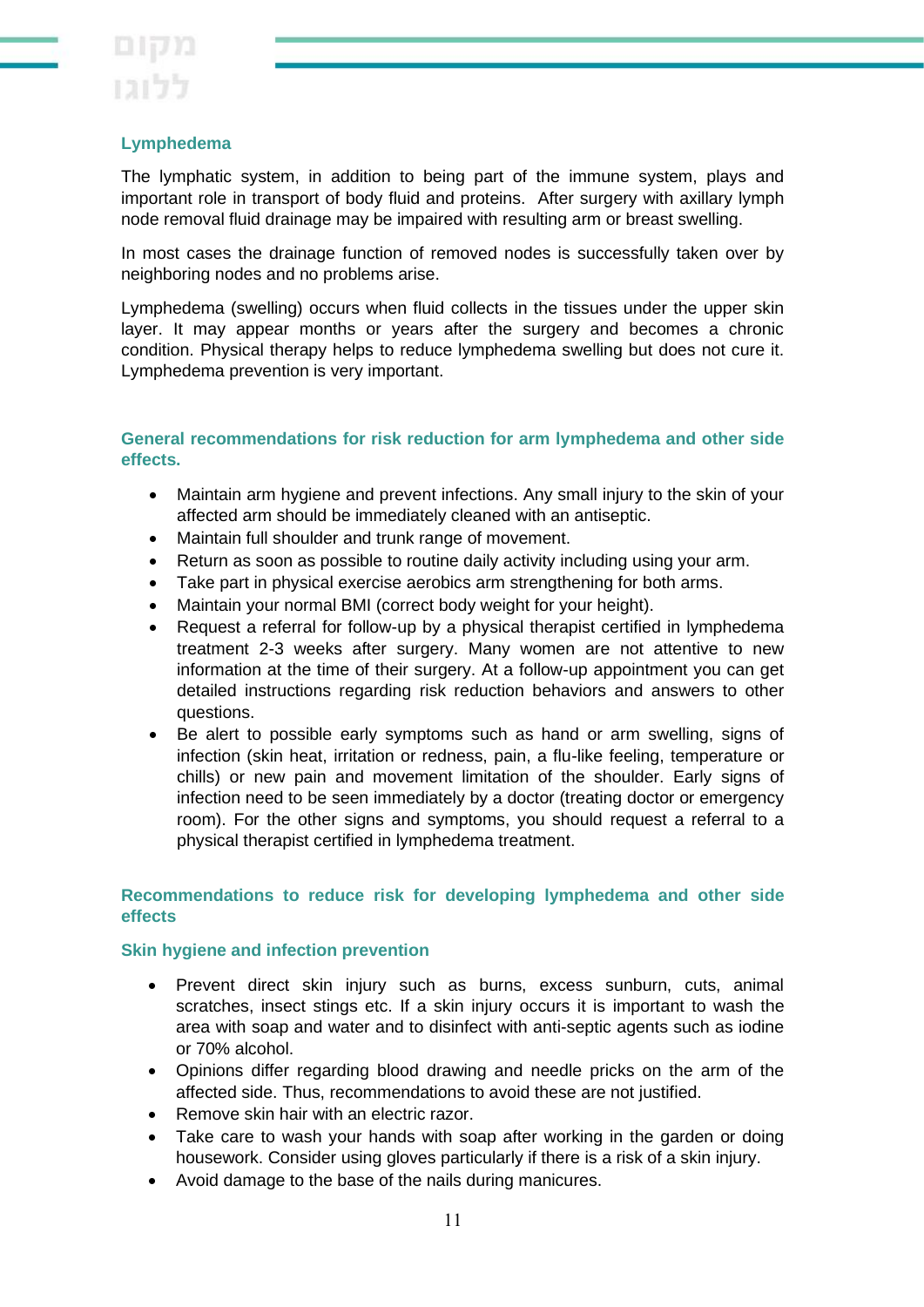

Keep your skin moist and soft.

### **Prevent maintained circumferential pressure**

- Prevent maintained circumferential pressure on the arm of the operated side. This pressure may be caused by tight clothing and jewelry.
- Wear a bra with a supportive cup with no pressure areas on the breast, wide and padded shoulder straps and a long profile to avoid circumferential pressure around the chest.

### **Use of compression**

Opinions vary regarding bandaging and wearing a compression sleeve or bra to prevent swelling. Wearing a compression sleeve during flights and during vigorous physical arm exercise may be recommended. In all cases the recommendation should come from a certified lymphedema therapist. The garment should be properly fitted, and instruction given regarding correct use.

## **Early signs of lymphedema**

There are some common early signs of lymphedema:

- Sensation of fullness or heaviness in the breast, hand or arm.
- Tingling, pain or sensitivity in part of the arm.
- Swelling which may disappear.
- Signs may appear from a bra, ring, bracelet, watch, clothing which have become tight. You should check that the cause is not weight gain.
- When pressing on the arm, a dent may appear in the skin.
- The skin may be tight or hardened.
- Numbness or a sensation of pins and needles in the arm.

### **Recommendations for physical exercise and return to normal routine**

- When the surgical wound has healed you should start an exercise routine. Start with daily activities such as hair brushing, applying make-up, cooking, washing dishes and doing laundry.
- Exercise programs should be individually suited and gradual. If you were doing exercise before the surgery, you should return gradually to the same exercise.
- We recommend that the exercise should include aerobics and strengthening for the arms. Examples of aerobic exercise are walking for fitness, running, swimming and dancing. Choose an activity suitable for you and do it at least three times a week for 50 minutes.
- Arm muscle strengthening we recommend consulting with a physical therapist certified in lymphedema treatment and the working under guidance of a certified gym coach. They will help you build a gradually increasing exercise program customized to your needs and ability.
- If hand or arm swelling appears during exercise you will need to exercise with a compression sleeve. Similarly, if breast swelling appears, you may need to